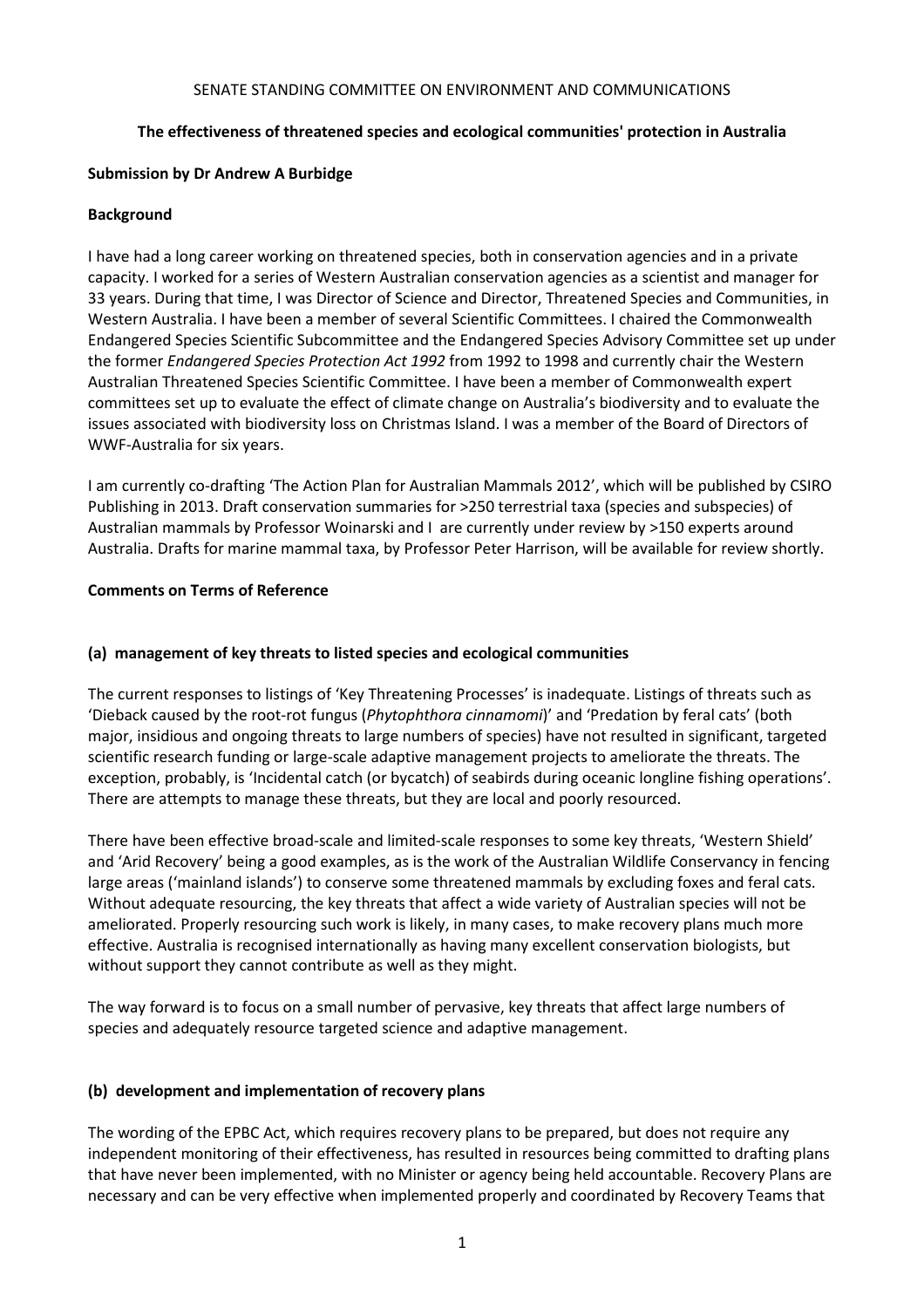include relevant experts and independent members. (See Martin *et al*. 2012<sup>1</sup> for a comparison of the effectiveness of recovery plans and teams for the Christmas Island Pipistrelle, now extinct, and the Orangebellied Parrot, now critically endangered, and the lessons to be learned.)

There have been significant success stories. There has also been criticism of the effectiveness of recovery plans, much of it directed solely at an evaluation of whether the species has had its legal listing changed and ignoring whether implementation has stabilised a previously-declining species. Much of the criticism includes no critical analysis of the biology of the species concerned (fecundity, life history, etc.) or the pervasiveness of the threats. Some threatened species, for example, are long-lived and have low breeding rates, e.g. black-cockatoos, western swamp tortoise, and the usual five-year recovery plan can not succeed within that time frame.

Unless Recovery Plans are simple, workable, resourced, implemented and independently monitored, Australia's' extinction rate, already bad, will get worse.

### **(c) management of critical habitat across all land tenures;**

The critical habitat provisions of the EPBC Act have not been used, so no useful comments can be made. Many recovery plans identify critical habitat but that identification has had little or no effect as most is not on Commonwealth land.

### **(d) regulatory and funding arrangements at all levels of government;**

It is easy to say that funding for threatened species and ecological community recovery is inadequate. That is self-evident. In recent times, at the Commonwealth level, there has been more emphasis on 'landscape scale' conservation rather than species conservation, with pendulum swings in resourcing. While broadscale conservation is needed, the pendulum swung too far away from species work – both are needed and to some extent complement each other, so long as the broad-scale work is targeted towards the major threats to species.

State and Territory funding has also varied between jurisdictions, in quantity and targets. Threatened species conservation should be a truly national commitment, recognised in policy and legislation (and probably in the Constitution, as is the case with some other nations). Current attempts to prepare 'State of the Environment' reports do not properly measure threatened species rates of extinction, decline or recovery.

#### **(e) timeliness and risk management within the listings processes**

l

The threatened species listing processes have been inefficient and uncoordinated. The current list of threatened mammals under the EPBC Act was inherited from the *Endangered Species Protection Act 1992*, which in turn inherited the list developed by the then Ministerial Council in the 1980s. It has never been reviewed. Our initial evaluations of the status of Australian mammals indicate that approximately 80 changes to mammal listings are required; this may change slightly after expert reviews, but not substantially. The recent 'Action Plan for Australian Birds 2010'<sup>2</sup> found a similar poor concurrence between the list and actual status. The status of the lists of other animals is doubtless similarly out of kilter with reality. The list of threatened ecological communities is widely known to be very incomplete. This reflects

 $^1$  Martin, T.G., Nally, S., Burbidge, A.A,, Arnall, S., Garnett, S.T., Hayward, M.W., Lumsden, L., Menkhorst, P., McDonald-Madden, E., and Possingham, H.P. (2012). Acting fast helps avoids extinction. *Conservation Letters* **5**, 274- 280. doi: 10.1111/j.1755-263X.2012.00239.x

 $^2$  Garnett, S.T., Szabo, J.K., and Dutson, G. (2011). 'The Action Plan for Australian Birds 2010'. (CSIRO Publishing: Melbourne.)